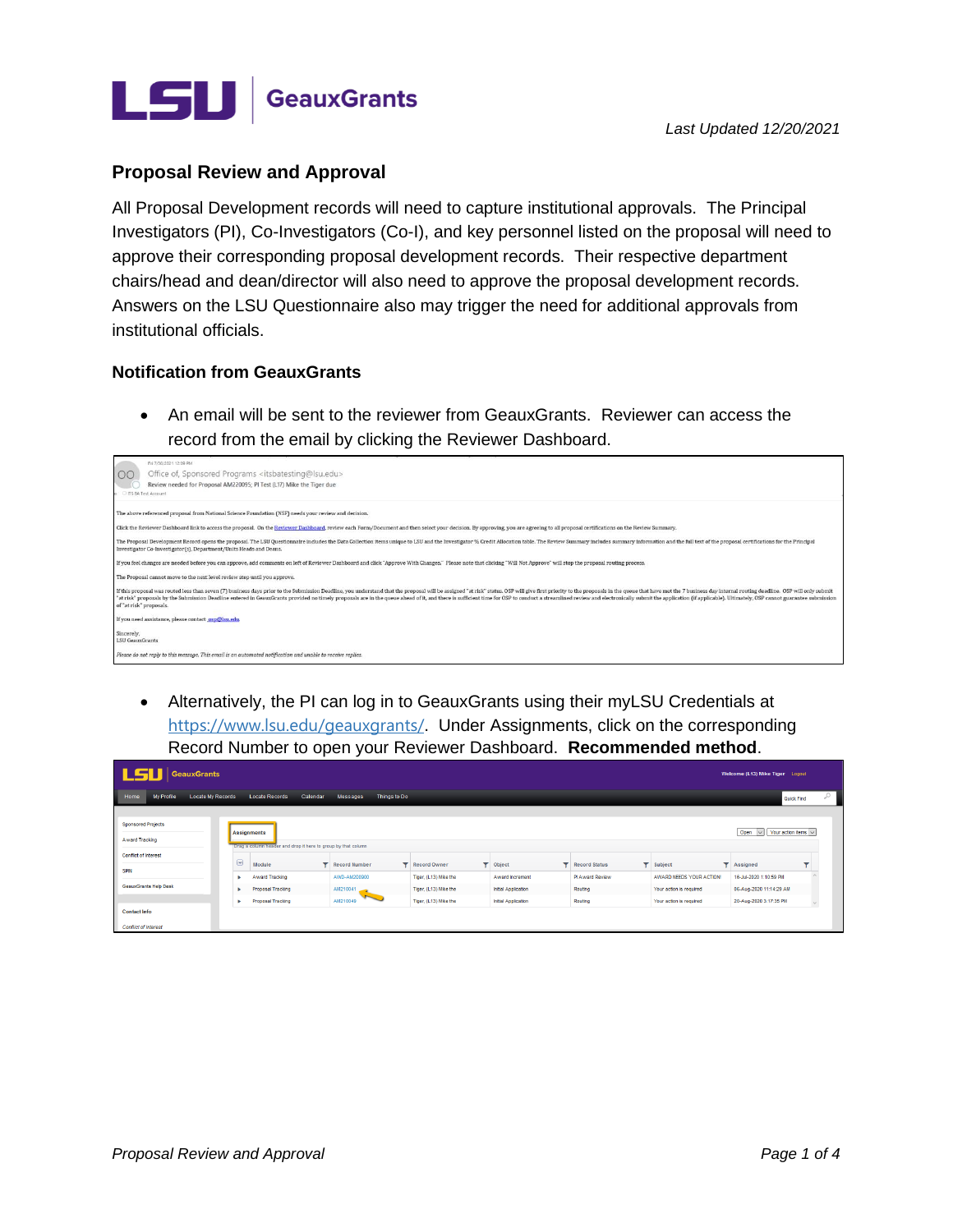## **Reviewer Dashboard**

- From the Reviewer Dashboard, you can click the Proposal Development record to access the full proposal including the budget details.
- The Review Summary provides a quick snapshot of the proposal elements for reviewers and the proposal certifications that reviewers are agreeing to by Approving the proposal.

| <b>Proposal - Initial Application</b><br><b>Number: AM220095</b>                                                                  |                               |                                                                     |            | <b>Comments I can see</b>         |
|-----------------------------------------------------------------------------------------------------------------------------------|-------------------------------|---------------------------------------------------------------------|------------|-----------------------------------|
| Title: GG July 2021: NSF S2S Test<br>PI: Tiger, (L17) Mike the<br>Sponsor/Scheme: National Science Foundation (NSF)<br>Submitted: |                               | To review the proposal, click<br>the Proposal Development<br>Record |            | No Comments have been<br>recorded |
| <b>Form/Document</b>                                                                                                              | <b>Document Type</b>          | Added                                                               |            |                                   |
| <b>Proposal Development Record</b>                                                                                                |                               | 29-Jul-2021 3:24:59 PM                                              |            |                                   |
| <b>Assembled Doc</b>                                                                                                              | <b>Other Documentation</b>    | 30-Jul-2021 12:12:58 PM                                             |            |                                   |
| <b>GrantsGovInstructions</b>                                                                                                      | <b>Other Documentation</b>    | 29-Jul-2021 1:57:08 PM                                              | Replace    |                                   |
| <b>LSU Questionnaire</b>                                                                                                          | <b>Proposal Documentation</b> | 30-Jul-2021 12:08:21 PM                                             | <b>PDF</b> |                                   |
| <b>Review Summary</b>                                                                                                             | <b>Proposal Documentation</b> | 29-Jul-2021 1:57:07 PM                                              | <b>PDF</b> |                                   |
| <b>Add Comments:</b><br>To be shared with everyone                                                                                |                               | <b>Select a decision:</b>                                           |            |                                   |

• You can also see comments posted by previous reviewers:

| <b>Number: AM220095</b>                                                                               |                               |                                     |            | <b>Comments I can see</b>               |
|-------------------------------------------------------------------------------------------------------|-------------------------------|-------------------------------------|------------|-----------------------------------------|
| Title: GG July 2021: NSF S2S Test<br>PI: Tiger, (L17) Mike the                                        |                               |                                     |            | Posted By: Test (L17) Mike<br>the Tiger |
| Sponsor/Scheme: National Science Foundation (NSF)                                                     |                               |                                     |            | 30-Jul-2021 2:03:50 PM                  |
| Submitted:                                                                                            |                               |                                     |            | F&A and project credit                  |
| <b>Form/Document</b>                                                                                  | <b>Document Type</b>          | Added                               |            | for Mike the Tiger should<br>be 50%     |
| <b>Proposal Development Record</b>                                                                    |                               | 29-Jul-2021 3:24:59 PM              |            |                                         |
| <b>GrantsGovInstructions</b>                                                                          | <b>Other Documentation</b>    | 29-Jul-2021 1:57:08 PM              | Replace    |                                         |
| <b>LSU Questionnaire</b>                                                                              | <b>Proposal Documentation</b> | 30-Jul-2021 12:08:21 PM             | <b>PDF</b> |                                         |
| <b>Review Summary</b>                                                                                 | <b>Proposal Documentation</b> | 29-Jul-2021 1:57:07 PM              | <b>PDF</b> |                                         |
| To be shared with everyone<br><b>B</b> $I \cup \equiv \equiv$ $\equiv$ $\Leftrightarrow$ A $\uparrow$ |                               | Select a decision:<br>Approve as is |            |                                         |
|                                                                                                       |                               |                                     |            |                                         |
|                                                                                                       |                               | Approve with changes                |            |                                         |
|                                                                                                       |                               | Will Not Approve                    |            |                                         |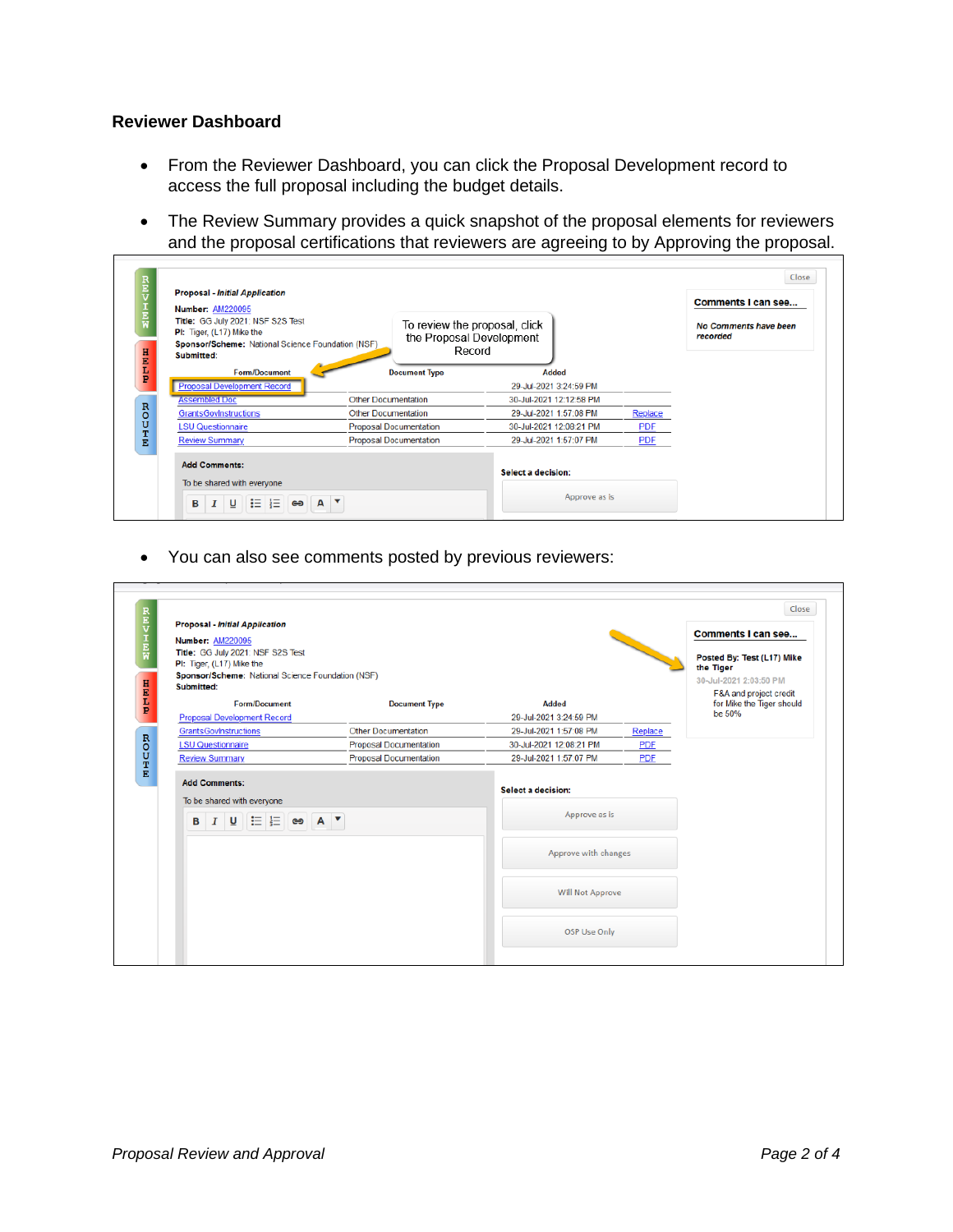• Step 1: If you would like to see who else has approved the proposal, click blue Route tab on left side.

| AM200030 - (L13) Mike the Tiger"TEST Proposal" |                                                                          |                                                                      |                        |                 |                      |  |
|------------------------------------------------|--------------------------------------------------------------------------|----------------------------------------------------------------------|------------------------|-----------------|----------------------|--|
|                                                | <b>Route Name Route Type Step Number/Name</b>                            | Submitted by Rebecca Trahan on behalf of (L13) Mike the Tiger<br>Who | <b>Notified</b>        | <b>Decision</b> | <b>Insert Remove</b> |  |
| Route<br>Proposal                              | Pre-Review Step 1 - Gold/Purple Assignment                               | Rebecca Trahan                                                       | 30-Jan-2020 1:38:23 PM | Informed-       |                      |  |
| Route<br>Proposal                              | Pre-Review                                                               | <b>Tracy Wang</b>                                                    | 30-Jan-2020 1:38:25 PM | Informed-       |                      |  |
| Route<br>Proposal                              | Pre-Review                                                               | <b>Ryan Russell Greer</b>                                            | 30-Jan-2020 1:38:26 PM | Informed-       |                      |  |
| Route<br>Proposal                              | Pre-Review                                                               | Darya Delaune Courville                                              | 30-Jan-2020 1:38:27 PM | Informed -      |                      |  |
| Route<br>Proposal                              | Pre-Review                                                               | Dana Tuminello                                                       | 30-Jan-2020 1:38:28 PM | Informed -      |                      |  |
| Route<br>Proposal                              | Pre-Review Step 13 - Investigators/Dept Heads/Deans (L13) Mike the Tiger |                                                                      | 30-Jan-2020 1:38:33 PM |                 | 匪                    |  |
| Route<br>Proposal                              | Pre-Review                                                               |                                                                      | 30-Jan-2020 1:38:32 PM |                 |                      |  |
| Route<br>Proposal                              | Pre-Review                                                               |                                                                      | 30-Jan-2020 1:38:31 PM |                 |                      |  |
|                                                | No comments have been recorded yet                                       |                                                                      |                        |                 |                      |  |

- Step 2: On green Review tab, add Comments if needed. Use the comment box appropriate for your audience.
	- **To be shared with everyone**  Anyone with view access to proposal can see.
	- **Comments to be shared with PI(s)**  Only PI will see. OSP and other Reviewers will not see. *Not recommended.*
	- **Comments to be shared with Reviewers**  OSP and all Reviewers will see.
	- **Comments to be shared with Administrators**  Only OSP will see.
- Step 3: Select Decision.
	- **Approve as is**  Approve proposal and agree to certifications on Review Summary
	- **Approve with changes**  Add comments first. Approval is contingent on these changes. Reviewers also agrees to certifications on Review Summary
	- **Will Not Approve**  Add comments first. This will kick the proposal out of route and send back to the PI. This requires the routing process to start over if the proposal is to move forward.
	- **OSP Use Only**  should only be used by OSP staff.